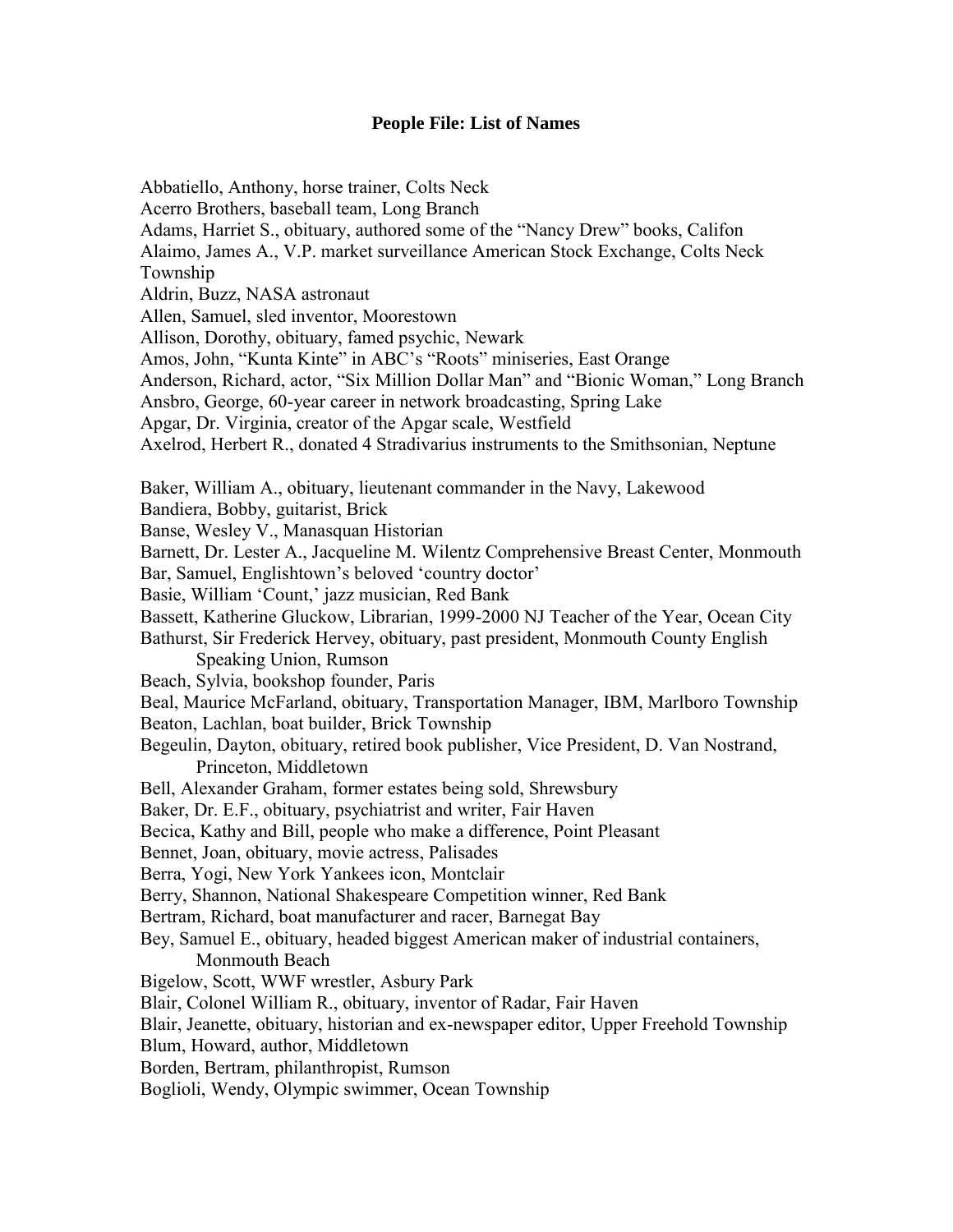Bon Jovi, Jon, rock musician, Jersey Shore Boudinot, Elias, 18<sup>th</sup> century lawyer, Elizabethtown Bowman, Chet, Olympic athlete, West Long Branch Bradley, James A., founder of Asbury Park, Asbury Park Bradley, Joseph, Supreme Court Justice, Newark Brady, Ray, CBS business correspondent, Long Branch Brennan, William, Supreme Court Justice, Rumson Briscese, Michael, umpire, Keyport Brown, Mary, nursing school chief and 1<sup>st</sup> black woman to earn Rutgers MBA, Palm Coast Brown, Jacob, 100-year-old World War I Army veteran, Fair Haven Brown, Tom, Tom Brown's Tracker School and author, Beachwood Bruckner, Anton, composer whose music was performed by the Monmouth Civic Chorus Burtnick, Glen, rock musician, Jersey Shore Bush, Lesley, Olympic diver, Princeton Butterworth, John, obituary, Hotline developer, Freehold Township Bynum, Ethel, Sojourner Truth Award recipient, Long Branch Canfield, William Newton, cartoonist, East Orange Caldwell, Rev. James, noted patriot clergyman, Springfield Caras, Peter, artist, Middletown Carey, Edna, 100-year-old, Neptune Carlock, Thomas, bird sculptor, Fair Haven Carmona, Hector E., obituary, U.S. equestrian coach, Freehold Township Cash, Johnny, country musician, Asbury Park Catelli, Theodore, obituary, headed photography of  $1<sup>st</sup>$  A-bomb, Little Silver Chasan, Augusta, first female firefighter in the state, Roosevelt Cheslock, Eugene, oncologist, American Cancer Society's Physician of the Year 1997, Red Bank Cheung Family, creators of award winning origami, Freehold Township Chung, Connie, TV anchor news announcer, Middletown Township Church, Chris Nicolson, obituary, among first to achieve human powered flight, Red Bank Clark, Patrick, obituary, renowned chef, Plainsboro Township Clemente, Dan, tap dancer, Middletown Cole, Frank, obituary, designed Iwo Jima Memorial in Washington, DC, Interlaken Collins, James F. and Susan, history fans built 1690 Bow House, Freehold Township Considine, Bob, journalist, Allenhurst Constantinou, Clay, U.S. Ambassador to Luxembourg, Colts Neck Township Cook, Cheryl, Chairman, Freehold Township Historic Preservation Commission Cook, George Hammell, educator, geologist, and agriculturist, Morris County Coriell, Dr. Lewis, obituary, medical research pioneer, Camden Cornelious, Shirley, singer, performed at Metropolitan Opera, Neptune Cotton, Dan, student, helped stop illegal destruction in Belize rain forest, Ocean Grove Cousins, Norman, obituary, author and editor, Union Hill Cowart, Samuel Craig, unpublished autobiography found, Freehold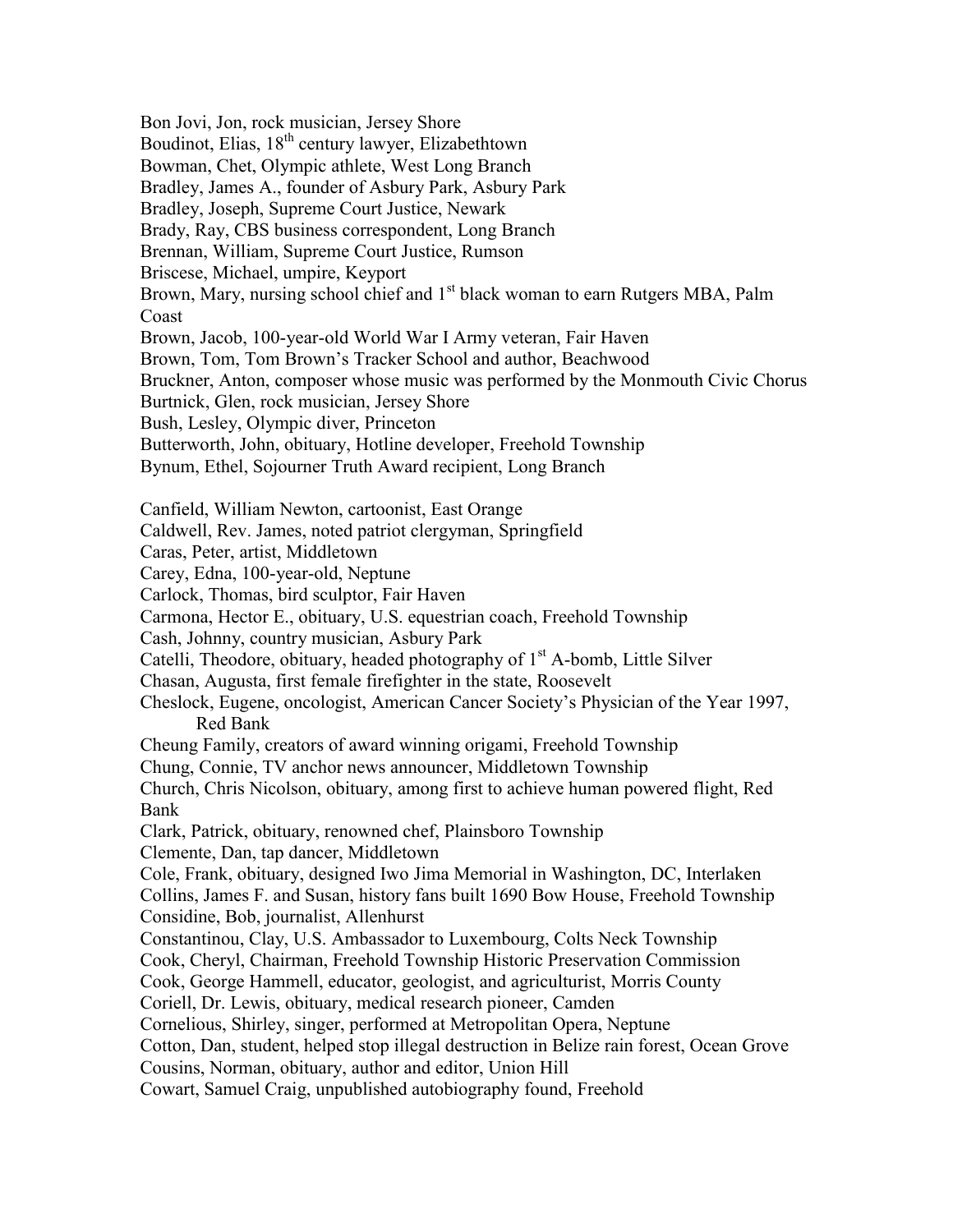Coy, Niurka, engineer, Marlboro Crisafulli, Blanche, lends helping hand to seniors, Lacey Cuomo, Frank and Marie, most dedicated people in Millstone Township D'Alessio, Gregory, on cover of *Newsweek* at age 6, Lincroft D'Ambrosio, Paul, Editor, *Asbury Park Press*, winner, Freedom of Information Award, Asbury Park Dancer, Vernon, obituary, harness racing figure, New Egypt Danevic, Nena, Editor of "Amadeus," gets Oscar nomination, Middletown Davis, Lillian C. Uslie, Citizen Ambassador to China, Allentown Dawkins, Darryl, former NBA center, Freehold De Lue, Donald, sculptor, Leonardo Dengrove, Ida Libby, painter, Neptune DeRogatis, Albert J., obituary, former New York Giants player, Spring Lake Devito, Danny, actor, Asbury Park Devenny, Carolyn, eighth grade science team winner, Upper Freehold Dicke, Robert, obituary, noted astrophysicist, Princeton Dickerson, Walter E, obituary, master carpenter, Brick DiNero, Christopher, 12-year-old, spoke at United Nations on the environment, Long Branch Di Pierro, Pietro, obituary, caddy and groundskeeper for Rockefeller, Toms River Doby, Larry, first black player, American League, Paterson Domareki, Joseph T., obituary, noted teacher, Monmouth Beach Donnelly, Gayle, Public Works Director, Roosevelt Donowitz, Frances Entin, obituary, founding President, Friends of the Library, Freehold Dubel, James and Barbara, classic car collectors, Shrewsbury Dunlevy, Marion, tried as a "common scold" twenty years ago, Middletown Dziedzic, Joseph, Bell Lab retiree wins prize, Holmdel Ecks, Kevin, eighth grade team winner for environmental learning, Upper Freehold Eddie, John, musician, Jersey Shore Eid, Joseph, writes historical series, Brick Eidelsberg, Stella Grossman, obituary, owner, Grossman Shoe Store, Asbury Park Erickson, Gustav, obituary, helped build power supply for the first U.S. Space satellite, Middletown Evanovich, Janet, bestselling author, South River Evers, Frank, editorial cartoonist, *New York Daily News*, Brick Township Falconio, Cathy, weightlifter, Chester, PA Farlow, Tal, jazz musician, Shrewsbury River Fay, Charles and Grace, sues Yankee pitcher over automobile accident, Freehold Fcasni, Scott, 14-year-old begins Internet service WebPro2000, Freehold Feinberg, Dr. Harry, obituary, physician for 49 years, Long Branch Fitch, John, inventor of steamboat, Trenton Fitzgerald, Kevin, Navy Petty Officer wins military awards for rescues, Middletown Flaherty, Harry, former NFL player, Red Bank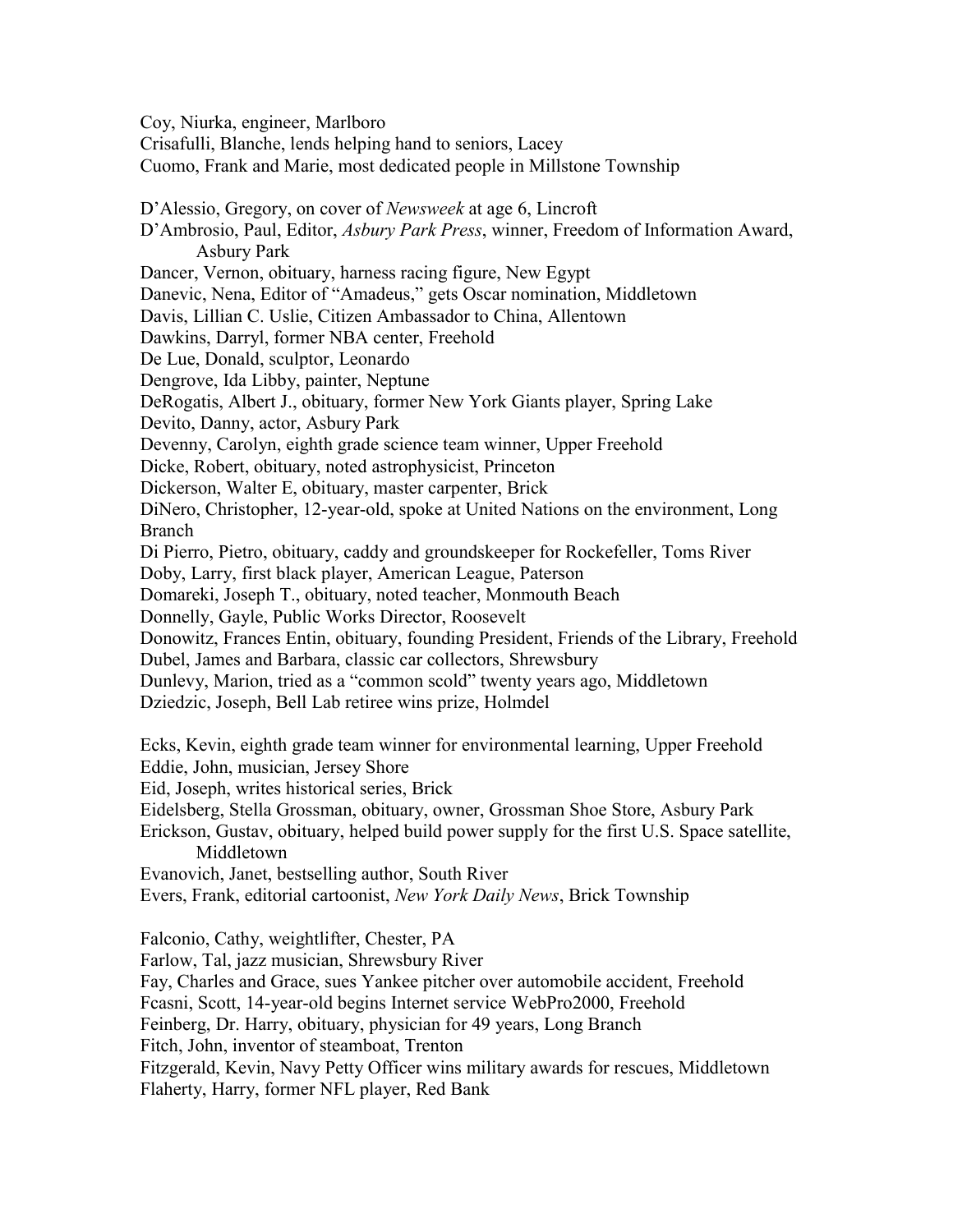Forrest, Frederick, obituary, founding member, First Unitarian Church of Monmouth County, Tinton Falls

Foster, Rev. Andrew L. Jr., Reverend at the Shrewsbury Avenue A.M.E. Zion Church, Red Bank

Francis, Connie, singer, Newark

Francis, Joseph, inventor of the metal life boat and life car, Toms River

Frenkiel, Richard H, awarded the National Medal of Technology, Manalapan

Foderaro, Sal J., obituary, encyclopedia editor, Little Silver

Fouklard, Andrew, 1994 winner of the Texas Outstanding Paramedic of the Year Award, Hazlet

Fowler, Samuel, convinced Congress to specify "New Jersey Red Oxide Zinc," Franklin Freck, Bill, recorded the names of Civil War veterans buried in New Jersey, Ocean Grove Furman, Beliza Ann, author and volunteer for several charities and Republican Party, Rumson

Gamble, Bill, teacher for thirty years in the Freehold Regional School District, Freehold Garcia, Eduardo, Executive Director, Monmouth County Arts Council, Monmouth County

Garis, Howard R, author, books about Bobbsey Twins, Motor Boys, Tom Swift, Uncle Wiggly Longears, Verona

Gary, Jim, dinosaur sculptor, Farmingdale

Gehlhaus, Henry, owner, Keansburg Amusement Park, Keansburg

Gentile, Dr Dominick, obituary, pioneer in renal medicine, Asbury Park

Gershwin, George, composer, Upper West Side/ Middletown

Ghigliotti, Marilyn, co-star, movie "Clerks," Marlboro

Gibson, Althea, New Jersey Athletic Commissioner, Newark

Gilman, Kay, author, Rumson

Gleason, Erin, speed skater, Jackson

Ginsberg, Allen, obituary, poet laureate of the Beat Generation, New York

Gottschalk, Louis Moreau, first American composer to achieve international acclaim, Red Bank

Goad, David, one of the top two technology students in the state, Howell

Guarnieri, Johnny, obituary, jazz pianist, Livingston

Gould, Jay, Wall Street financier, Lakewood

Gould, William B. IV, Chairman, National Labor Relations Board, Long Branch

Gray, Ignatius M, helped rescue passengers from the burning *Morro Castle*, Manasquan

Green, Hetty, "Witch of Wall Street," Hoboken

Guthorn, Dr. Peter, retired surgeon, Brielle

Guzmich, Ernest P, obituary, worked for Bell Laboratories for more than 47 years, Holmdel

Hale, Doris, daughter of Olympic runner Johnny Hayes, Spring Lake Heights Hall, Kathleen, an independent arts consultant, Red Bank Hammer, Armand, businessman, raised Angus cattle, Middletown Hankins, Charles, boat builder, Lavallette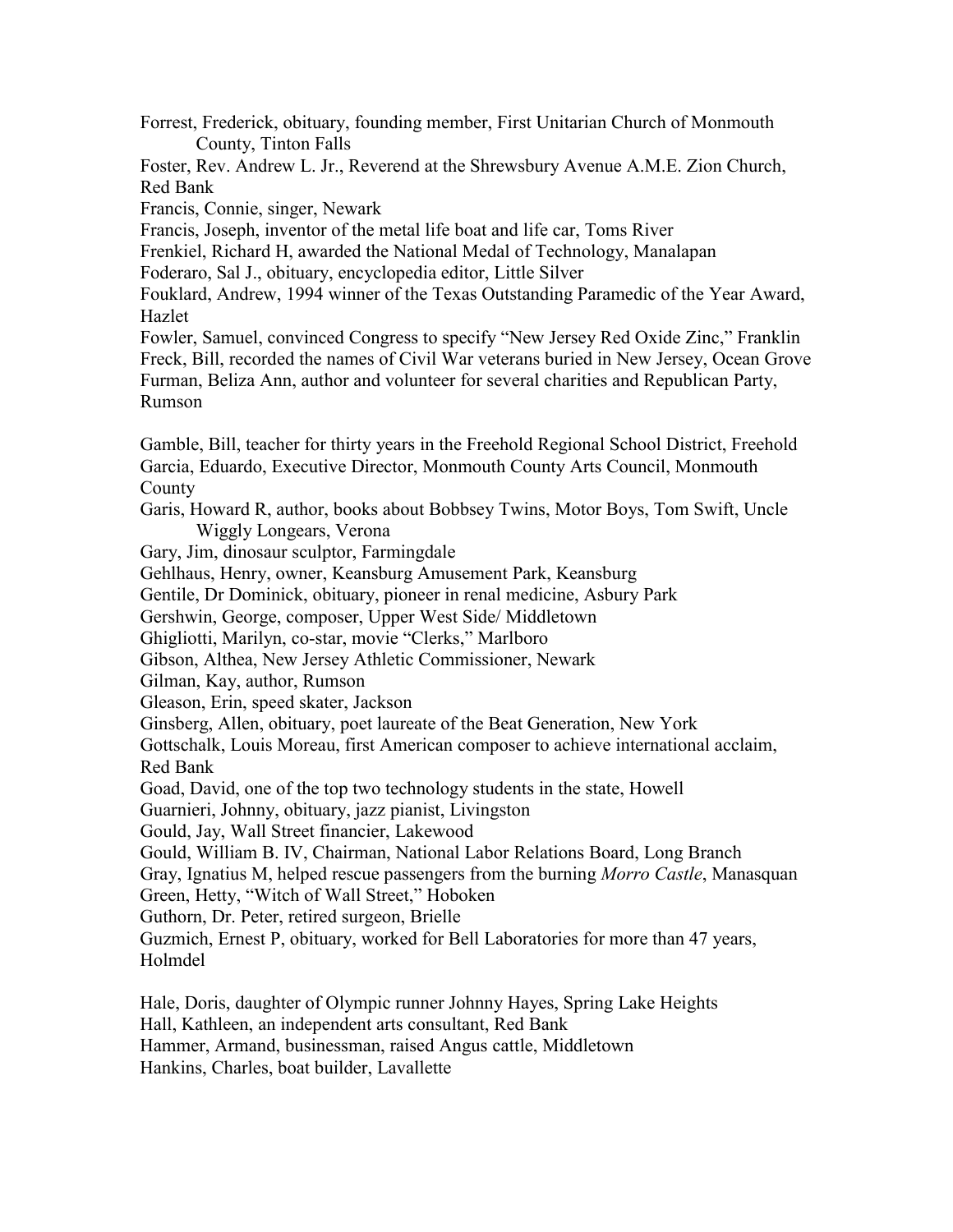Harding, Laura, obituary, President, Monmouth County Organization for Social Service, Holmdel Township

Gottwald, Betsy, descendant of Declaration of Independence signer Thomas Nelson, Jr, Colts Neck Township

Harper, Stan, harmonica player performing at Carnegie Recital Hall, Allenhurst Harwood Brothers, invented pince-nez blinders for chickens, Howell Township Heaney, Jennifer, first woman to serve as a member of the Freehold Fire Department,

Freehold

Heath, Bertha C., obituary, nursing educator and benefactor of African-American studies and culture, Middletown Township

Heimbold, J. Sr., obituary, supervisor of sales, Federal Wine and Liquor Co., Monmouth Beach

Heinrichs, Gus, boat builder, Stafford

Hall, William R, Deputy Inspector, Port Authority of New York and New Jersey Police Department at the bus terminal in midtown Manhattan, Manalapan Township

Hess, Leon, Jets owner, Hempstead

Hill, Lauryn, singer, Newark

Hill, Murray, building farm for unwanted elephants, Colts Neck

Hobart, Garret, Vice President of the United States (1897-1899), West Long Branch Hoffman, Julian, "Man of the Year" award from Temple Beth El, Ocean Township

Holley, Carlton D., started his own shopping service, Middletown Township

Hopkins, Crisantema, helps Mexican immigrants, Neptune

Horowitz, Lucille R, teacher of boating safety classes, Allenhurst

Huddy, Joshua, Captain, hung in Atlantic Highlands by British loyalists, Colts Neck Husserl, Dennis B, obituary, author of *For Lucre and Honor*, Ocean Township

Ian, Janis, singer songwriter, Monmouth County

Islen, Philip H, President of the Jets and race track, Oceanport

Kenner-Jackson, Doris, obituary, singer in the Shirelles, Sacramento Jarecki, Carol, arbiter in the Garry Kasparov and Deep Blue chess match, Monmouth County

Jargowsky, Lester W, started county public health department in 1978, Marlboro Jaroff, Serge, obituary, chorus founder, Lakewood

Johnson, Anthony, American Physical Society's Edward A. Bouchet Award winner, Freehold Township

Johnson, Hannah Lyons, author, Little Silver

Johnson, Khi, 6-year-old Tommy Hilfiger Model, Ocean Grove

Johnson, Mae Brown, obituary, one of the world famous Pony Dancers at the Cotton Club and the Savoy Ballroom in New York, Fair Haven

Jones, Jeffrey, obituary, Court Jester restaurateur, Freehold Township

Kampf, Heather, model, Long Branch

Kasten, Stan, President of the Atlanta Braves and Atlanta Hawks, Howell

Kean, Tom, Governor of New Jersey, Cherry Hill

Keller, Jeff, actor, Rumson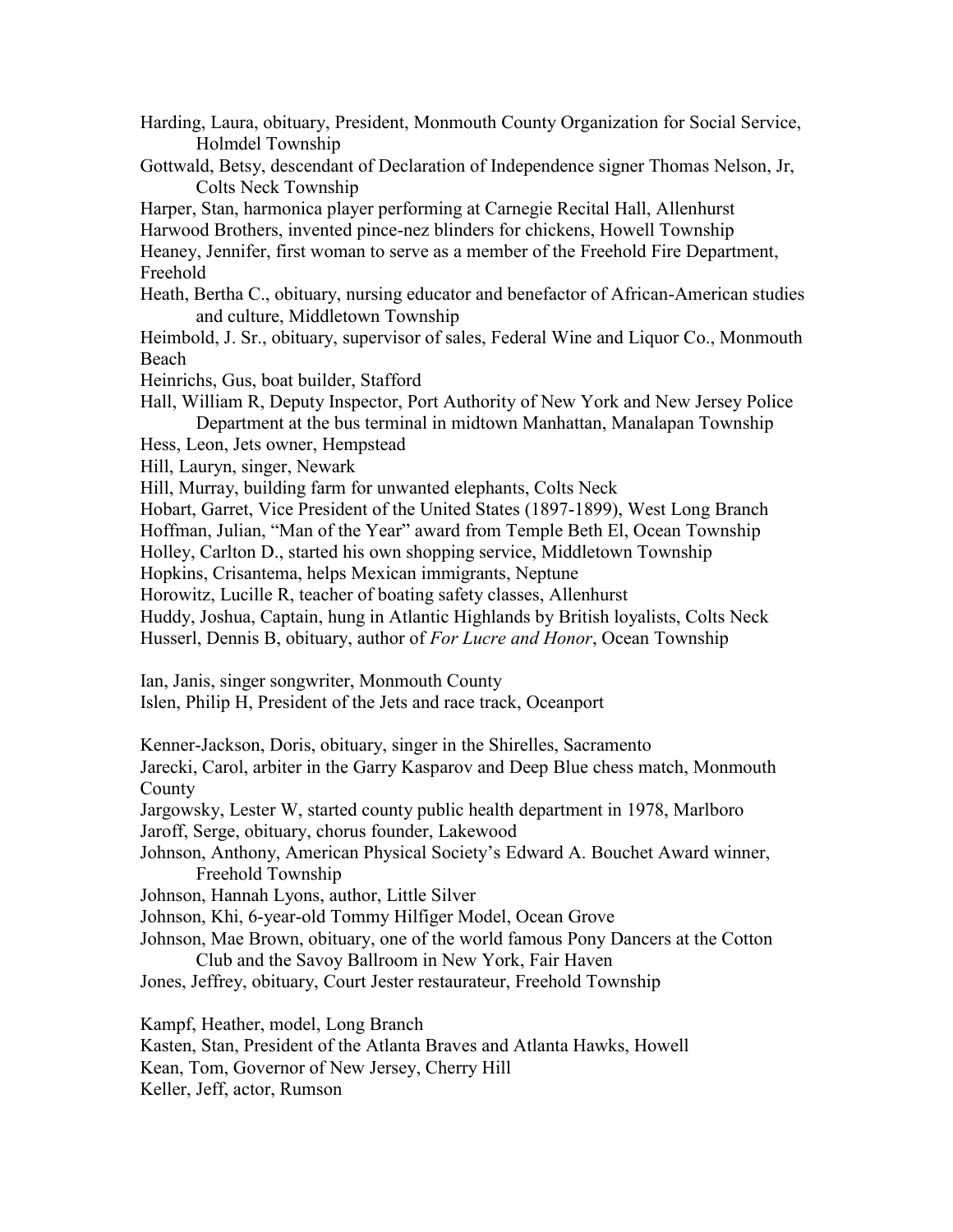Khurana, Ashish, Marketing Representative, Marlboro

Kiefer, Richard A., obituary, steel engraver and tool and die maker, Ocean Township Kiefer, William C., obituary, founder of Bel-Ray Co., Inc., Normandy Beach, Dover Township

Killeen, Kyle, helps others despite his own adversity, Keyport

Killian, Bob, Clearwater Festival Founder, Atlantic Highlands

Kirby, Gloria, a fixture in Freehold eating establishments for over 50 years, Freehold

Knapp, Steven, obituary, artist who designed the largest mural in the world in Paramus NJ, Guildford, England

Kollock, Shepard, printer who supported the American Revolution, Chatham

Koprowski, William, obituary, concert pianist, Lakewood

Korbut, Olga, Olympic gymnast, Folsom

Kossatz, Mary, winner of the Distinguished Service to New Jersey Agriculture Award, Upper Freehold Township

Kovacs, Ernie, comedian, Trenton

Kroesen, Gen. F. J., one of three neighbors to rise from private to general, Lawrence Township

Krone, Julie, first female jockey to win Triple Crown race, Colts Neck

Kronenberg, Stanley, obituary, Fort Monmouth physicist, Skillman

Kunkel, Bill, late umpire, friends' group propose memorial building dedicated to him, Middletown Township

Kunz, Sandra, local artist, Colts Neck Township

Kuzminczuk, Linda, discovered *The Crawling Dark* was a plagiarism of *Phantoms,* Howell Township

Labrecque, Thomas, CEO, Chase Manhattan Bank, Fair Haven

LaMura, Mark, actor, Morganville

Landau, Jacob, artist, Roosevelt

Land, Edwin, founded Polaroid, Rumson

Lang, Jeffrey, plays the French horn in Orchestra in Israel, Wall Township

Leete, Stephen, electronics engineer at the Goddard Space Flight Center, Freehold

LeRoy, Warner, obituary, founder of Great Adventure Theme Park and Safari, Jackson

Levas, Michael, inventor of Casino Nose, East Brunswick Township

Levenson, Richard, ham radio operator, Manalapan

Lewis, George Q., writer and founder of humor group, Long Branch

Lichtman, Dr. Ben, dentist, Millstone

Lindley, Helen Taylor, obituary, editor for leading authors, Manasquan

List, George "Hoby," club maker, Manalapan Township

Logan, William, Jr., defended the Marquis Koichi Kido, was decorated by the Emperor of Japan, New Brunswick

Lombardi, Vince, NFL coach, Middletown Township

Lovejoy, Madelyn D., President of *Lovejoy's College Guide*, Middletown

Lubkert, Adeline H., Chairman of the Board of Recreation Commissioners, Monmouth **County** 

Lyon, Gabrielle, discovered a new dinosaur species, Hillsdale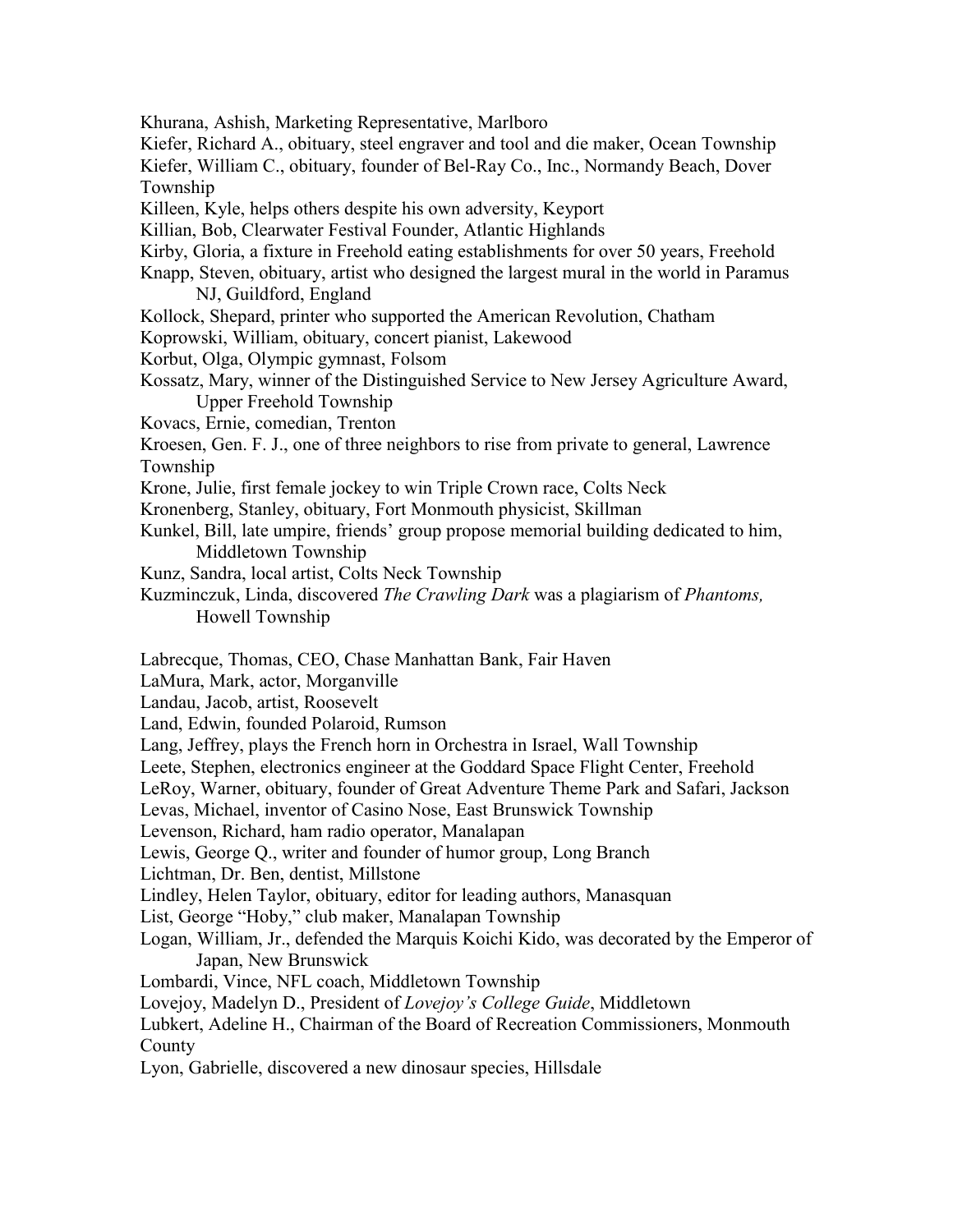MacCracken, Calvin, obituary, New Jersey inventor, Hanover

Mackenzie, Dr. Robert A., reader of the *Asbury Park Press* for 71 years, Toms River Mailer, Norman, author, Long Branch

Mammel, Samuel, concert pianist, Holmdel

March, John Starr, postal clerk on the *Titanic* to be honored with special headstone, Hillside

- Marruci, Phillip E., chief scientist for 30 years at the Rutgers University research center in *Woodland*
- Martin, Betsy, publisher of *Money Magazine*, Spring Lake
- Mastrogiovanni, Amanda, appeared on "The Rosie O'Donnell Show" at age seven and wants to be a talk show host, Manalapan
- Mazzucco, Benedict Peter, obituary, architectural engineer, Millstone Township

McAfee, Walter, top scientist at the U.S. Army Electronics and Development Command, Fort Monmouth

McCarty, Peter, children's book author, Middletown

McGinty, Roland "Firp," winner of Mayor's Lifetime Achievement Award, Ocean Township

McKay, Lenora Walker, historian and publisher of *The Blacks of Monmouth County*, Neptune

McNeill, Anna M, poet laureate of Monmouth County, Highlands

Meltzoff, Stanley, artist and illustrator, Fair Haven

Merrifield, R. Bruce, professor, Nobel Prize winner in chemistry, Cresskill

Metz, David, bicycle collector, Freehold Township

Meyer, Irving L., obituary, self-employed certified public accountant, Tinton Falls

Miles, Ann Pette, obituary, Postmaster/Clerk, Colts Neck Post Office and professional genealogist, Colts Neck

Millines, Trish, Microsoft Millionaire who brings computer training to Seattle children, Belmar

Mills, Sam, NFL player, Long Branch

Mirabella, Grace, head of *Mirabella* magazine, Avon

Mitchell, Maggie, Nineteenth Century actress, Long Branch

Montefusco, Gary, bike rider, Sandy Hook

Moore, Alan, local author, Shrewsbury

Moore, Dudley, actor, Plainfield

Moore, William Michael, paramedic rescuer, Red Bank

Morris, Robert J., obituary, attorney, author, and university president, Mantoloking

Motley, Constance B., U.S. District Judge for southern NJ, first African American

woman to sit on the Federal bench, New Haven

Mulheren, Michael, actor and Tony award nominee, Red Bank

Muniz, Ralph, amateur boxing referee, Millstone Township

Napier, David, fire truck collector, Howell

Narozanick, Theodore J., Freeholder, Freehold

Nast, Thomas, illustrator, Morristown

Neel, Alice, painter, Spring Lake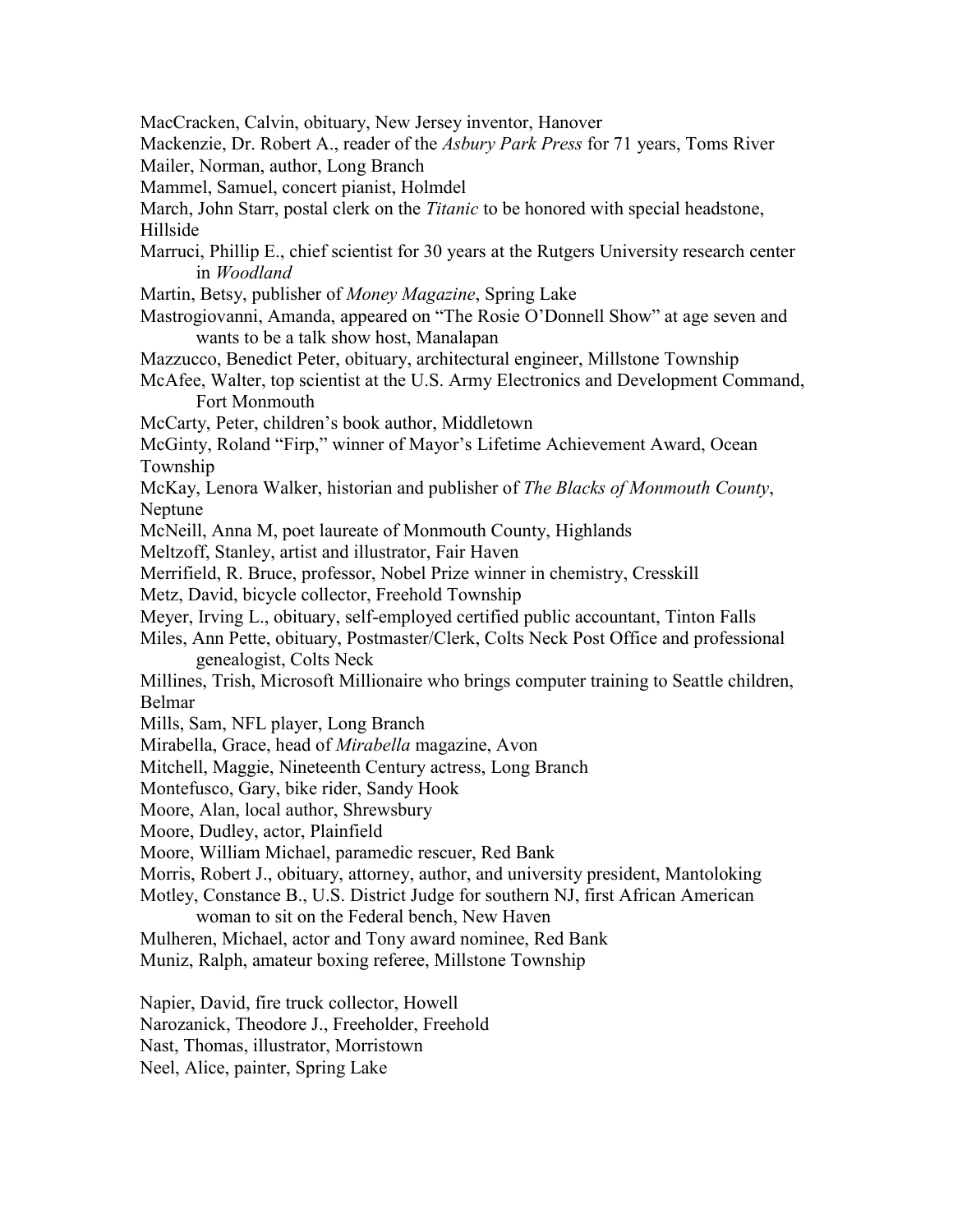Newell, William Augustus, doctor, congressman, NJ governor, founder of the U.S. Life Saving Service, farmer, inspector, prominent churchman, historian and writer, Allentown Newman, Evan, actor, Marlboro Nicholson, Jack, actor, Neptune Nicolson, Chris, obituary, one of the first to achieve human-powered flight, Monmouth County Norman, Norma, working for the same company for 61 years, Red Bank Olsen, Bernard A., history teacher and writer, Marlboro O'Neal, Shaquille, NBA player, Jersey City, Bayonne, and Eatontown Ord, Helen, obituary, secretary to Thomas Edison and also worked for Albert Einstein, Manasquan Otterson, Irene, former teacher turns 100 years old, Cream Ridge Palaia, Joseph A., Senator, inducted into the Neptune High Hall of Fame, Neptune Palmer, Elizabeth and Taylor, she is a historian and he is a retired livestock dealer, celebrated 71st wedding anniversary, Englishtown Palmer, Taylor Jr., third generation farmer, Manalapan Parcells, Bill, NFL coach, East Rutherford Parker, Dorothy, writer, Long Branch Pasteur, Louis, pioneer in pasteurization and vaccinations Paterson, William, Supreme Court Justice, Princeton Paul, Alice, led nationwide nonviolent civil disobedience movement that won women the vote, Mount Laurel Township Paul, Les, inventor of the solid-body electric guitar, Mahwah Perry, Francis, guitarist, Fair Haven Peterson, Thomas Mundy, first African American to vote, Perth Amboy Petillo, Phillip J., guitar maker, Ocean Township Pezzutti, Santo, artist, Red Bank Philmus, Kenneth P., Manager, Port Authority Bus Terminal, Matawan Pinsky, Robert, Poet Laureate, Long Branch Pitcher, Molly, Revolutionary War heroine, PA Pitney, Mahlon, Supreme Court Justice, Morristown Pohl, Frederik, science fiction laureate, River Plaza Piscopo, Joe, comedian, Bloomfield Potter, Margaret, singer, Asbury Park Potter, William III, raiser of livestock chosen 4-H Club Alumnus of the Year, Middletown Township Prestopino, Gregorio, artist, Roosevelt Pye, Mort, obituary, former *Star-Ledger* editor, Newark Pyhrr, Peter A., author, Middletown Randi, James, magician, writer, lecturer and recipient of MacArthur Foundation "genius" award, Rumson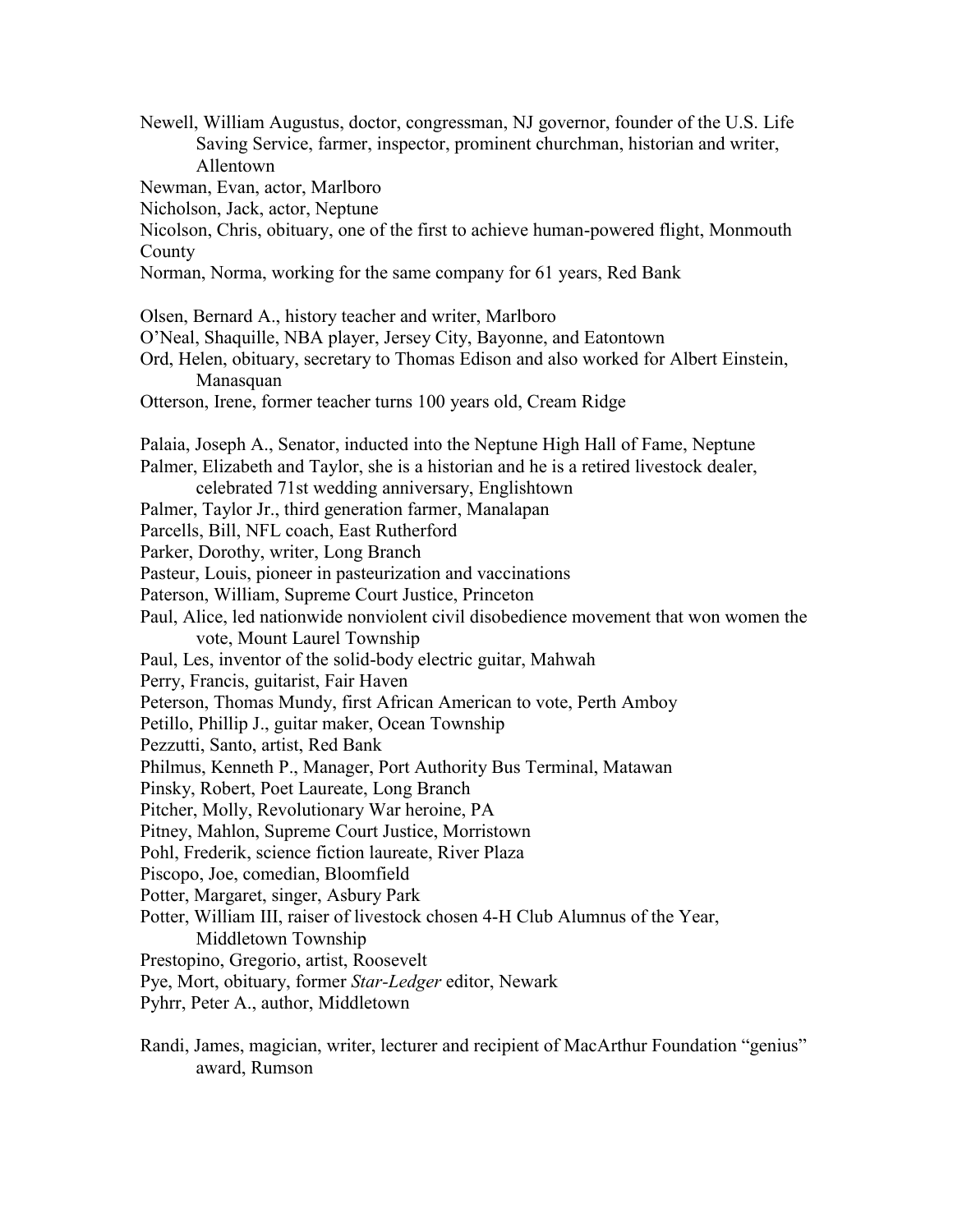- Rea, Stephen, actor playing Bruno Richard Hauptmann convicted murderer of the Charles Lindbergh's 20-month-old son, Flemington
- Reade, Leonard J., obituary, retired Chairman of the Board and Secretary of Reade Manufacturing Co., Middletown Township
- Reagor, Barbara, Executive Director, Bellcore's Disaster Management Services, Middletown Township
- Remine, David, Chairman, Mensa, Manalapan Township
- Reynolds, Emil G., photographer, Long Branch
- Rice, Dan, Uncle Sam modeled after him, West Long Branch
- Riddle, Nelson, Pop music arranger, Rumson
- Riley, Lottie, 85-year-old grandmother shares her memories of the past, also helps to build the future, Eatontown
- Ritchie, Adam, Eagle Scout, helped to refurbish a historic schoolhouse on Wemrock Road, Freehold Township
- Rivera, Geraldo, television host, Middletown Township
- Rivers, Amber, one of four sixth graders traveling to University of Michigan in Ann Arbor to compete as a team in the Future Problem Solvers Program International Conference, Freehold
- Rizzuto, Phil, former Yankee shortstop, Ocean Township
- Robeson, Paul, All American football player, world-renowned actor, singer and civil rights activist, Middletown Township

Robinson, Carole and Paul, established the United Black Families of Freehold Township Robinson, Rev. Dr. Donald P. II, spiritual leader of the Sixth Street Baptist Church, Lakewood

- Rockefeller, John W. Jr., obituary, perfected the main stabilizer spring for the Norden bomb sight, Asbury Park
- Roma, Bob, basketball player, Princeton University, Princeton
- Romais, Miriam, photographer, Middletown Township
- Rosenbaum, Joel, collector of train schedules, train photographs, and other train memorabilia, Eatontown
- Rosenzweig, Helen Sternlicht Jonas, Holocaust survivor of the Placzow labor camp and maid for Commandant Amon Goeth, Colts Neck Township
- Ross, E. Burke Jr, owner of WADB, 95.9 FM, and WDHA, 105.5, two roller hockey teams and an Arena Football League team, Bernardsville
- Rummel, Glenna, Salvation Army Major, Asbury Park
- Ryan, Tim, violinist, Little Silver

Sagan, Carl, author, Rahway

Sambandan, Priya, dancer, Holmdel

- Sarandon, Susan, actress, Edison
- Saxton, Ward, actor, Monmouth Beach

Schekeryk, Melanie Safka, singer, Monmouth

Schmidt, Chuck, 84-year-old becomes an Eagle Scout, Freehold Township

Schwarzkopf, Gen. Norman, Army General, Sea Girt

Sciscione, Joe, 10-year-old wins contest to name a star, Freehold Township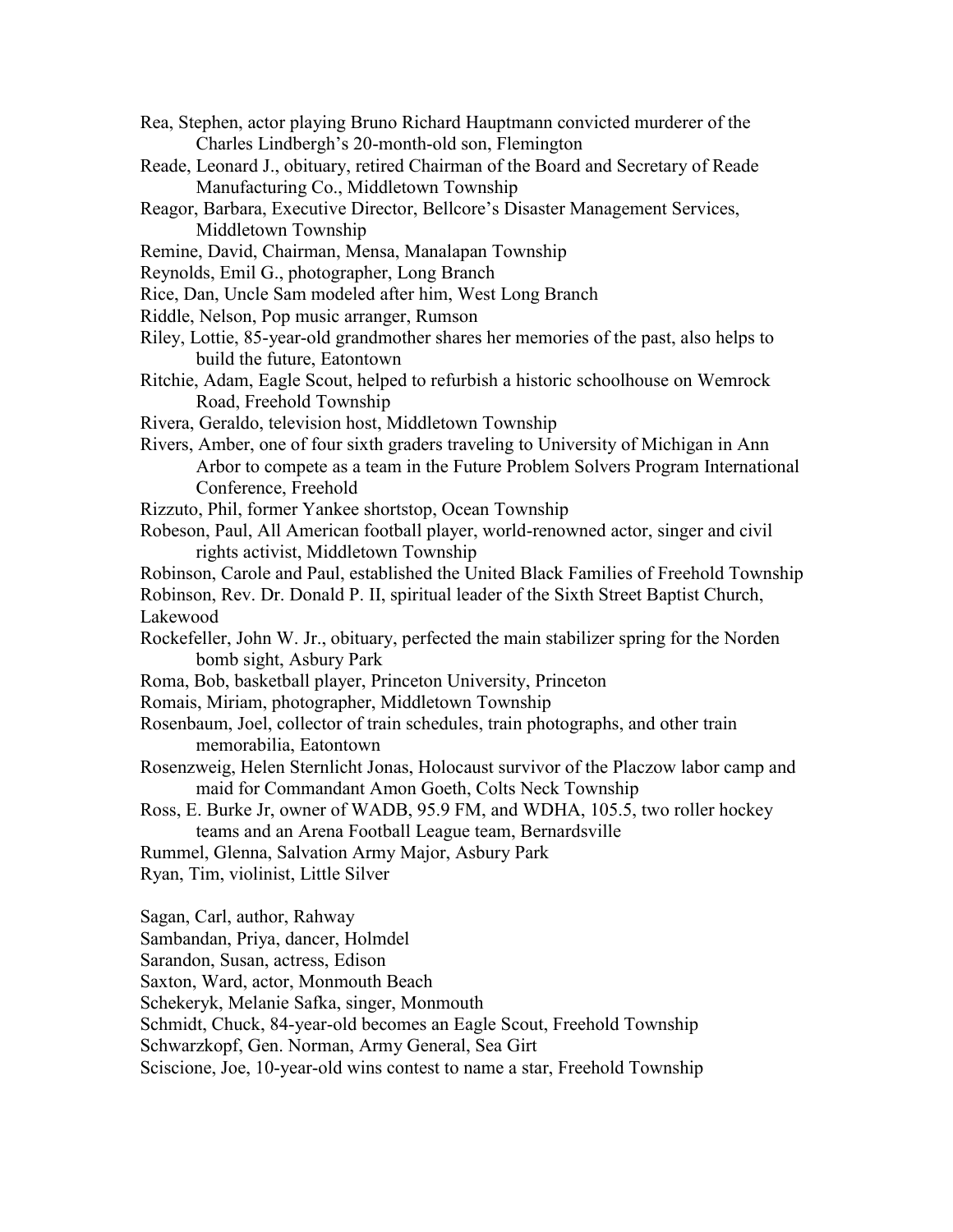- Schlossbach, Navy Lt. Cmdr. Isaac, inducted into the Aviation Hall of Fame & Museum, Neptune
- Scott, Joseph D. "Jay," obituary, journalist and public relations professional who represented Bob Hope, Arthur Treacher, Bette Davis, Brian Donlevy and Doris Day, Sea Girt
- Seaman, Harold "Pappy," boat maker, Long Branch
- Seeman, Bernard and Arthur, owners of The Marketplace, Matawan
- Segal, George, sculptor, South Brunswick Township
- Sensi, Pedro, obituary, owner and operator of Sensi's Market, Allentown
- Septee, Moe, obituary, classical music, rock and theatrical producer and music promoter, Asbury Park
- Shahn, Bernarda, artist, Roosevelt
- Shahn, Ben, artist, Roosevelt
- Sheehan, George, Doctor, runner, and columnist, Red Bank
- Shine, John, musician, Shrewsbury
- Shostak, Kimberly, 23-year-old becomes paid member of the Howell Township's Southard Fire Department, Howell Township
- Sikora, Andrew F., obituary, golf professional, Lincroft
- Simon, Paul, musician, New York
- Simon, William, "Energy Czar" noted for easing public fears during the 1970s oil crisis, Paterson
- Simons, Michael R., photographer of burial sites, Middletown
- Sinatra, Frank, singer, Hoboken
- Sinclair, Upton, author, Princeton Township
- Skinner, Val, golfer with a crusade to raise funds for breast-cancer awareness, Bay Head Skye, Dan, music producer and owner of Skylab Recording, Roosevelt
- Smiley, Joy Peto, runs a bed and breakfast and museum with art created by her grandfather John Frederick Peto, Island Heights
- Smith, Ann Woods, former gymnast inducted into the Jersey Shore Hall of Fame, Red Bank
- Smith, David L., computer virus creator found guilty in landmark cyber-vandalism case, Aberdeen
- Smith, Heather, U.S. Vice Consul stationed in China, Freehold
- Smith, Kevin, filmmaker, Red Bank
- Smith, Oberlin, father of magnetic recording, Bridgeton
- Smith, Tony, sculptor, Orange
- Smith, William M, obituary, prominent educator, Ocean Grove
- Somma, Eugene, Teacher of the Year in Monmouth County, Long Branch
- Southside Johnny, musician, Asbury Park
- Spillane, Mickey, author, Elizabeth
- Spitzer, Lyman, obituary, creator of the Hubble Space Telescope, Trenton
- Springsteen, Bruce, rock musician, Asbury Park
- Stamaty, Mark Alan, writer and illustrator of children's books
- Stamaty, Stanley, obituary, artist and cartoonist, Elberon
- Stanley, Mrs. Robert C. Jr., Chairman of Public Relations and Development, MCOSS
	- Family Health and Nursing Service, Monmouth County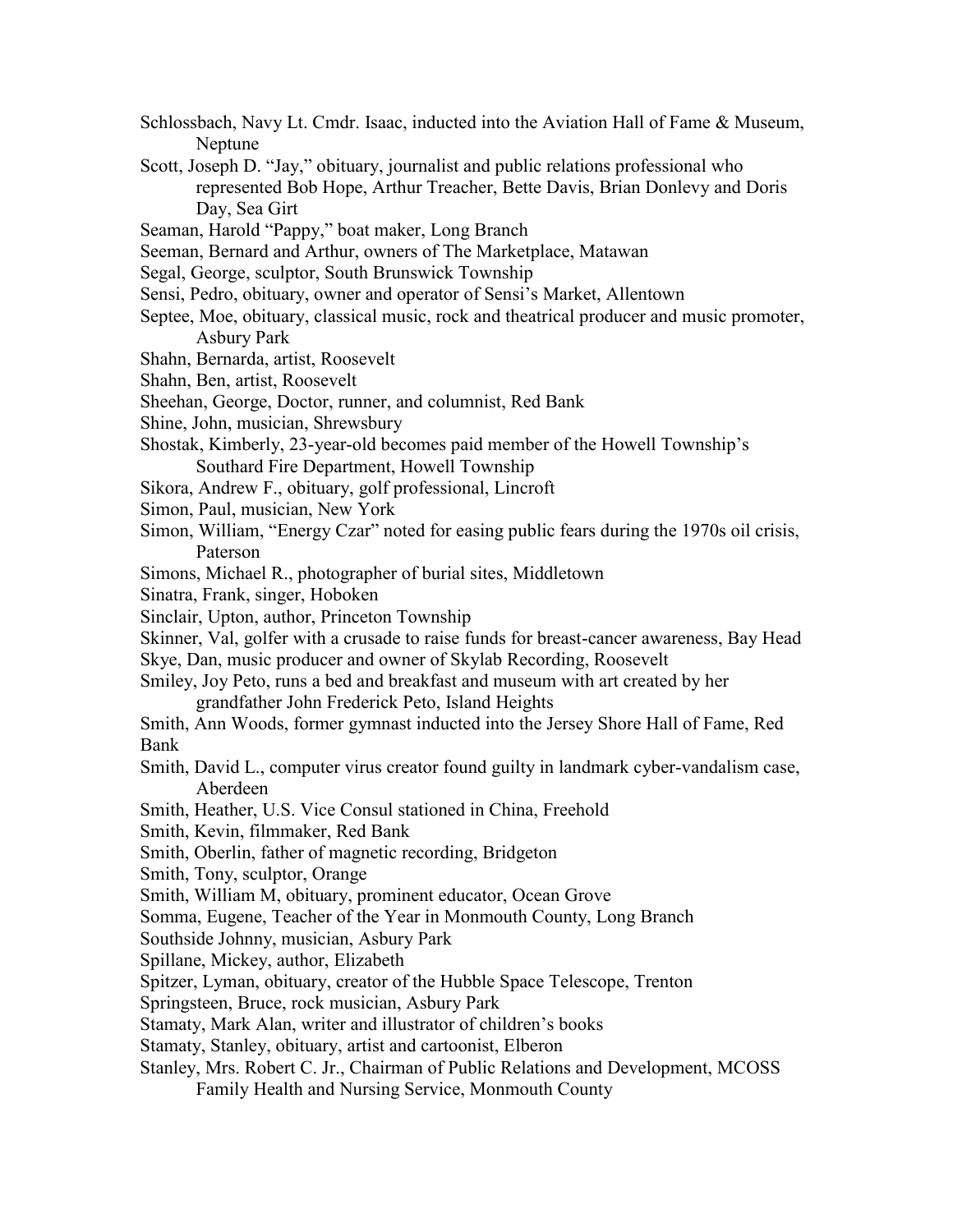- Stavola, Michael J., obituary, founder of the Stavola Contracting Co., Middletown
- Stempel, Robert C., ex-GM Chairman and Chief Executive Officer, Trenton Stephenson, Father Alphonse, priest, Spring Lake
- Stephenson, W.H., obituary, international manufacturer of lifesaving and safety
	- equipment, Highlands
- Stern, Vanessa, one of two fifth-graders to ask Miep Gies questions on an America Online Scholastic Network program, Upper Freehold
- Stewart, Jimmy, actor, decorated war veteran, Princeton
- Stone, David, theatrical producer, Marlboro
- Stoppiello, Carmen M, obituary, Monmouth County Freeholder and Mayor of Union Beach
- Stout, Penelope, first white woman to visit Jersey Shore, Middletown Township
- Sweeney, Beth, third Deputy Chief at fire company, Union Beach, about to become first female Fire Chief
- Switlik, Richard Sr., inducted into New Jersey Aviation Hall of Fame for his work with the parachute, Trenton
- Symmes, John Cleves, astrophysicist and would be explorer developed the idea of "Concentric Spheres and Polar Voids," Sussex County
- Syms, Marcy, retailing executive, West Long Branch
- Talarico, Vinnie, musician, Red Bank
- Tamara, St, illustrator, Tinton Falls
- Tchin, Native American storyteller, Millstone
- Tellone, Albie, musician, Oakhurst
- Thornton, Yvonne S, Dr., obstetrician and author of *The Ditchdigger's Daughter: A Black Family's Astonishing Success Story*, Long Branch
- Thompson, Geraldine L., philanthropist, creator of Visiting Nurse Association of Central Jersey, also helped create Island Beach State Park and tuberculosis hospital in Wall Township
- Tilton, Ira, historian, Freehold
- Timpanaro, Victor C., expert in art restoration, Ocean Township
- Toland, John, author, Red Bank
- Tonti, D. Louis, obituary, long time Director, New Jersey Highway Authority, Holmdel Township
- Truncer, Joseph J., former acting assistant chief of the State Park Service, honored by Friends of the Monmouth Battlefield for preserving battleground, Allentown
- Tucker, Tommy, obituary, big band leader and Monmouth College music professor, Ocean Township
- Tyler, Audrey Patterson, obituary, first black woman to win Olympic Medal, San Diego
- Unkert, Paul, guitar builder, Toms River Uram, Dr. Martin, ophthalmologist, Tinton Falls
- Valentin, John, player for Boston Red Sox, Middletown Vamvakas, Thalia, soprano, Red Bank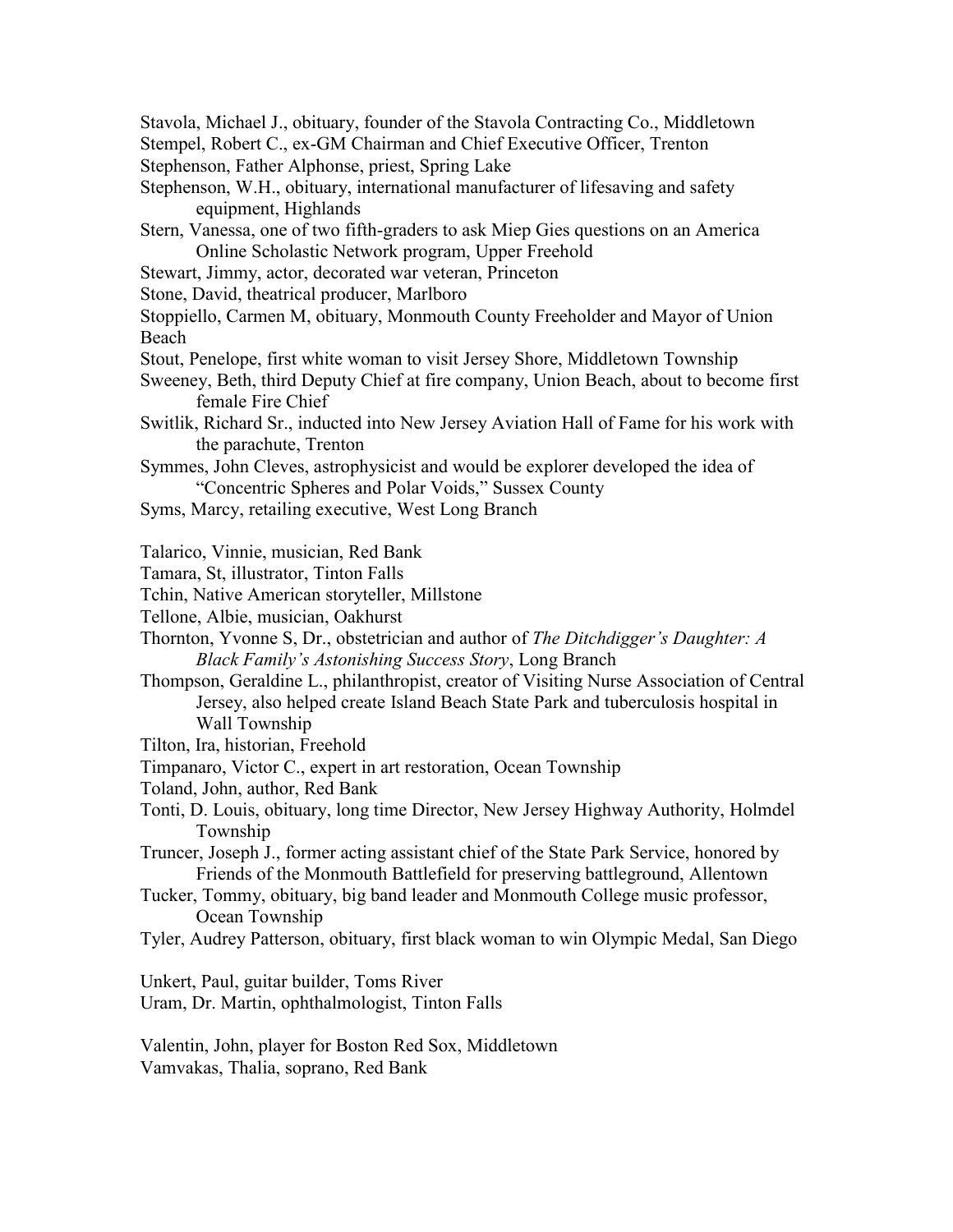Van Dyke, Sandra, teacher and drama director, Manalapan High School, added to Wall of Fame

Van Note, Frank, recipient of the State 4-H Volunteer Recognition Award, Freehold Van Zandt, Billy, comedian, Rumson

Vernell, Emma, first female fire fighter, Red Bank

Vidal, Eduardo, provides free medical care for special needs kids, Freehold Township Villapiano, Phil, NFL player, Ocean Township

Vinik, Jeff, runs country's largest mutual fund, Fidelity Magellan, Long Branch

- Vogel, Norm, head, New Jersey chapters of Witches Against Religious Discrimination and the Witches Anti-Discrimination Lobby, Bound Brook
- Voorhees, Donald, artist, Atlantic Highlands

Wagner, David, computer whiz who found software flaw, Rumson

Waite, Armory H. 'Bud,' veteran of 11 expeditions to the Antarctic and one of trio to save Rear Adm. Richard E. Byrd, Oceanport

Waksman, Dr. Selman A., world-renowned scientist whose discovery of Streptomycin and other life-saving antibiotics brought fame and fortune to Rutgers, New Brunswick

Walczak, Fred John, PFC, was in Joe Rosenthal's famous photo of Easy Company, 28<sup>th</sup> Marine Patrol raising American flag on Mount Suribachi, Iwo Jima, Manalapan

Walker, Joseph R., first and only Police Chief, Marlboro Township, Marlboro Township Washington, George, first President of the United States, stayed in Morristown with his

Continental Army after victories in Trenton and Princeton

Watson, George, veteran of the World War II Tuskegee Airmen, Lakewood

Weber, Steven, A.,  $1<sup>st</sup>$  Lt. in Army, began collecting donations of school supplies and clothing for Bosnian children, Point Pleasant Beach

Wehran, Fred L., obituary, Aviation Pioneer, Mahwah

Weiner, Peggy and Tex, New Jersey philanthropists fund projects in Jerusalem,

Interlaken

Welch, Barney, 79-year-old partially disabled caretaker at horse farm has assembled a group of volunteers to sort and transport eight tons of donated food per week, Middletown

Wellstood, Dick, obituary, jazz pianist, Sea Girt

Werner, Jean Jacques, obituary, technology pioneer, Holmdel

West, Art Jr., farmer, Allentown

- Westerman, Dr. S. Thomas, inventor, Alcohol Drug Motorsensory Impairment Test, New Brunswick
- Whalley, Beth, Christian folk singer, Fair Haven

Whitall, Ann, refused to leave her home during the Revolutionary War and instead went to her bedroom and used her spinning wheel while fighting went on around her, Red Bank

White, Augusta, obituary, co-writer of cowboy songs with her husband such as "Get Along, Little Dogie," Chatham

White, Elizabeth, cultivator of blueberries, Pine Barrens

White, Willard T., has been putting messages in bottles and out to sea for over 30 years in hopes beachcombers will find them, Jackson Township